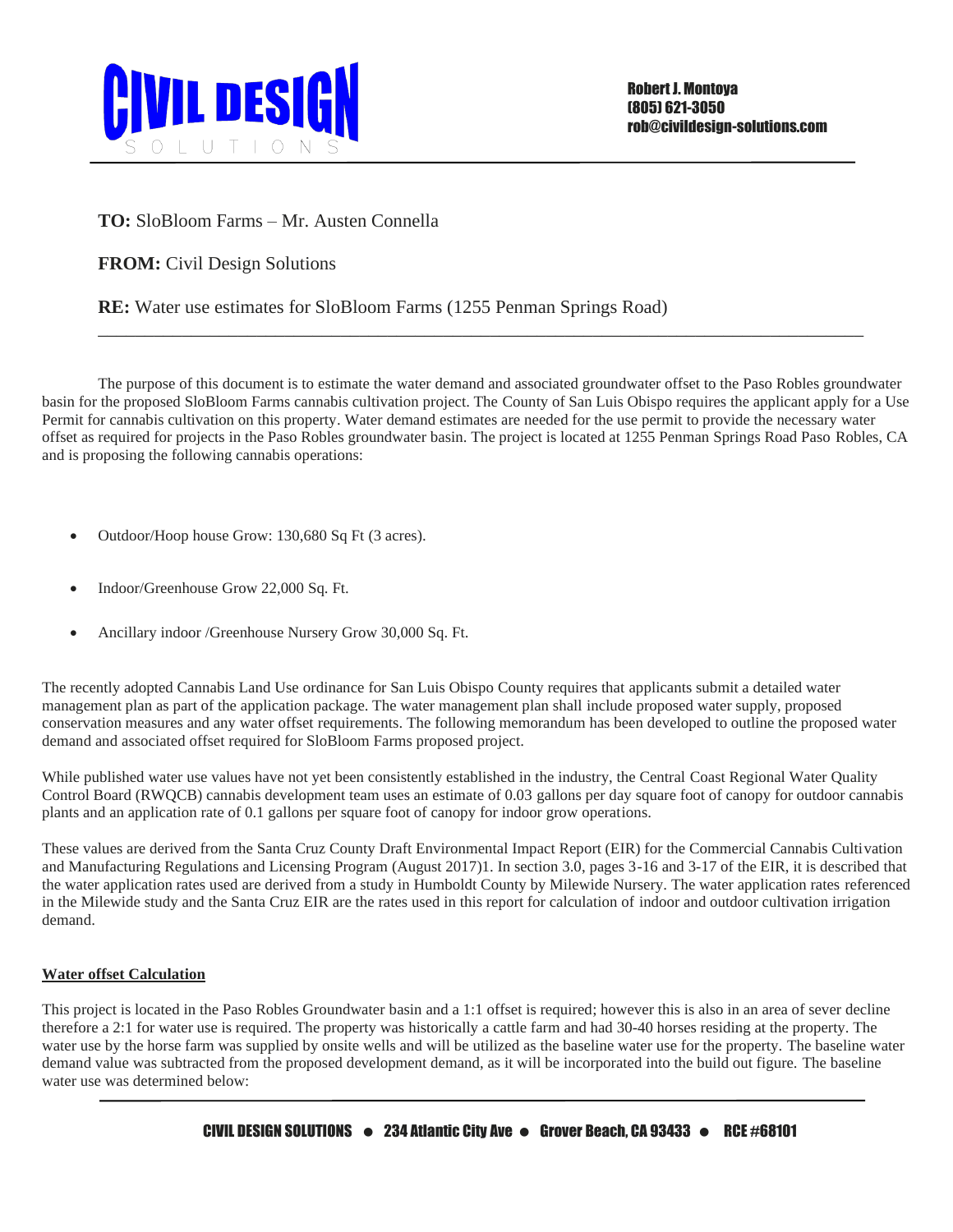

35 horses @ 7 gallons per horse per day = 89,425gal/ per year =0.27 AFY

Existing residence and ancillary uses  $375$  gallon/day = 0.43 AFY

TOTAL EXISTING USE =0.70 SFY TOTAL OFFSET  $= 0.27$  AFY

TABLE 1 indicates the proposed water demand for the project. All horse related activites will be ceased therefore 100% credit is included for these activities. With a baseline of 0.70 acre-feet per year, the total increase in water demand (water offset) for the project is 7.35X 2=**14.70 AFY** without offset removed. Table 2 indicates the proposed monthly water use based on the total new water demand for indoor and outdoor grow operations. Local evapotranspiration date was used to extrapolate annual build out water use values to monthly estimates.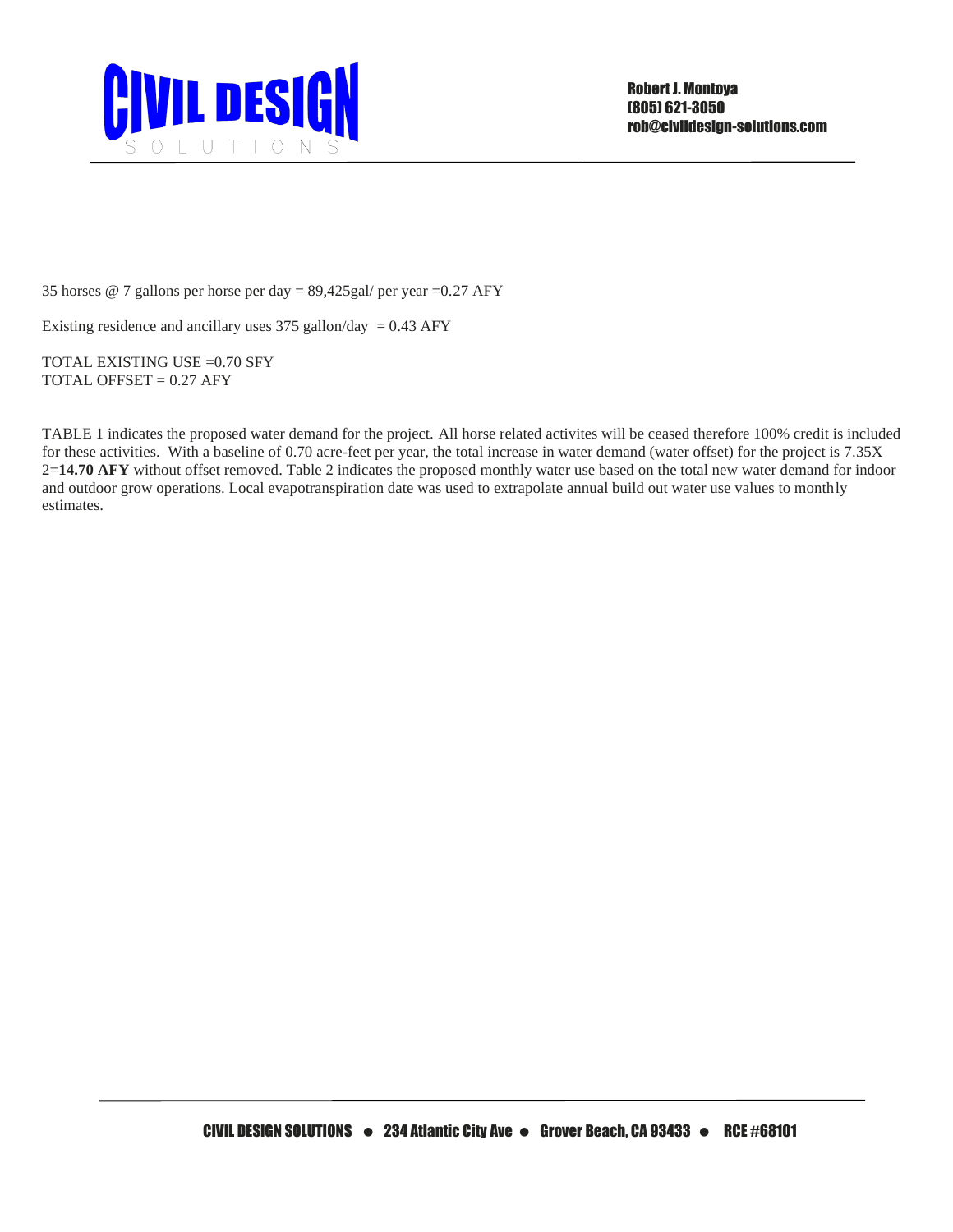

## **TABLE 1: Annual Water Estimates for SloBloom Farm**s

| <b>USE</b>                                                                  | RATE                                                            | <b>GROSS</b><br><b>DEMAND</b><br>(gal/year) | <b>GROSS</b><br><b>DEMAND (AFY)</b> |
|-----------------------------------------------------------------------------|-----------------------------------------------------------------|---------------------------------------------|-------------------------------------|
| Outdoor/Hoop house Grow:<br>130,680 Sq Ft.                                  | 130,680 square feet Canopy area x 0.03<br>gal/sf/day x 220 days | 862,488                                     | 2.64                                |
| Indoor/Greenhouse Grow<br>22,000 Sq. Ft.                                    | 22,000 square feet Canopy area x 0.10<br>gal/sf/day x 260 days  | 572,000                                     | 1.76                                |
| Ancillary indoor /Greenhouse<br>Nursery Grow                                | 30,000 square feet Canopy area x 0.10<br>gal/sf/day x 260 days  | 780,000                                     | 2.39                                |
| 1 Restroom, 1 outdoor hose<br>bibs, cold storage, processing<br>office sink | 500 gallons/day                                                 | 182,500                                     | 0.56                                |
| <b>Total New Water Demand</b>                                               | <b>TOTAL</b>                                                    | 2,396,988                                   | 7.35                                |